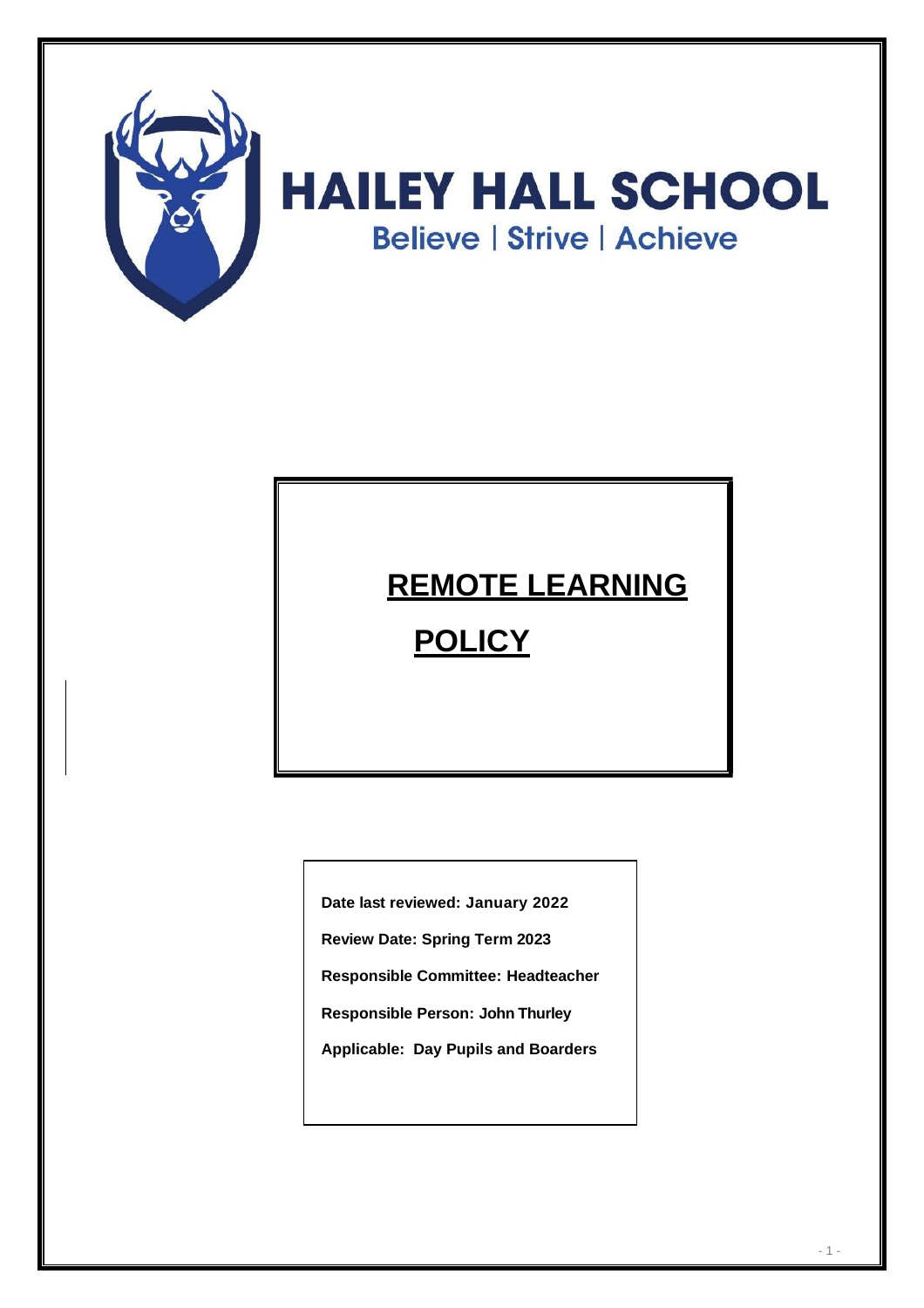## **Content**

## Page No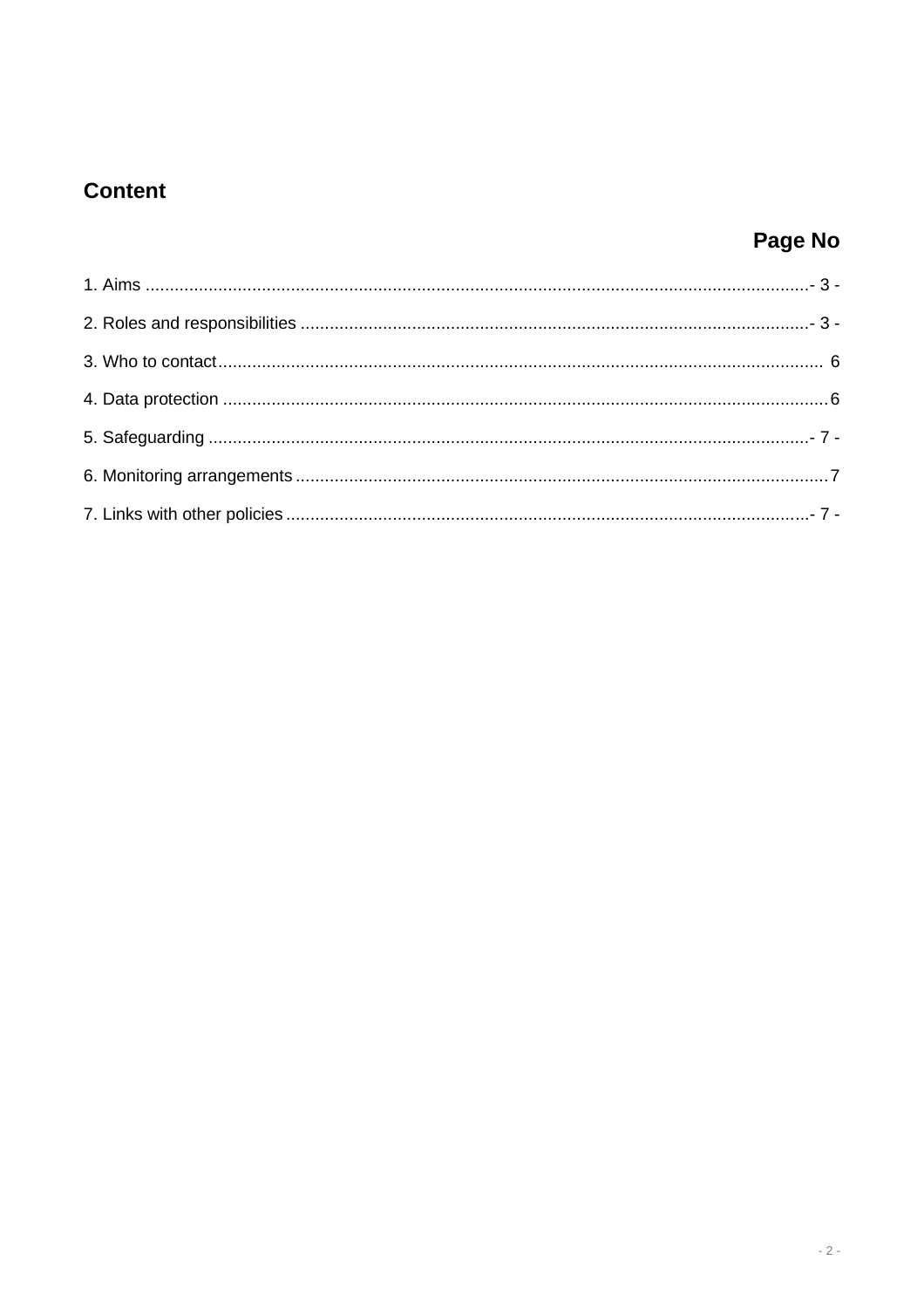### <span id="page-2-0"></span>**1. Aims**

This remote learning policy for staff aims to:

- Ensure consistency in the approach to remote learning for pupils who are unable to attend school for reasons outside of their control i.e. Covid isolation etc.
- Set out expectations for all members of the school community with regards to remote learning
- Provide appropriate guidelines for data protection.

## <span id="page-2-1"></span>**2. Roles and responsibilities**

#### **2.1 Teachers**

When providing remote learning, teachers must be available between their normal working hours for briefings and contact, and should teach lessons as directed during these times.

If they're unable to work for any reason during this time, for example due to sickness or caring for a dependent, they should report this using the normal absence procedure, contacting the headteacher and deputy headteacher prior to 7.30am.

When providing remote learning, teachers are responsible for:

Setting work:

- o All work should be aligned to the existing school curriculum and should cover the amount of work normally covered during a school week in their subject
- $\circ$  For those pupils learning on paper-based packs, sufficient work of an appropriate level should be set and delivered to the front office as requested
- $\circ$  For pupils learning remotely using IT facilities, staff will be expected to deliver timetabled lessons lasting 40 minutes using Microsoft teams
- $\circ$  Work must be set on Teacher Dashboard, on Office 365, but individual tasks can be set using our other remote learning portals (Mymaths, SAM learning, Sumdog, Timetable Rockstars)
- $\circ$  Teachers are expected to be aware of which pupils should be attending remote sessions using our remote learning provision list
- $\circ$  In lessons where a TA is not available, teachers will be expected to take the register and log points using the BehaviourWatch system.

Providing feedback on work :

- o All pupils should submit their online work via Teacher Dashboard, where possible
- o All feedback from all online learning portals should appear on Teacher Dashboard as pupils and parents / carers are made aware of the feedback and level
- o All marking and feedback should be in line with school policy
- o For pupils who are working paper based, the learning packs should be marked on their return to school by individual subject teachers and should be kept on file as evidence of their learning.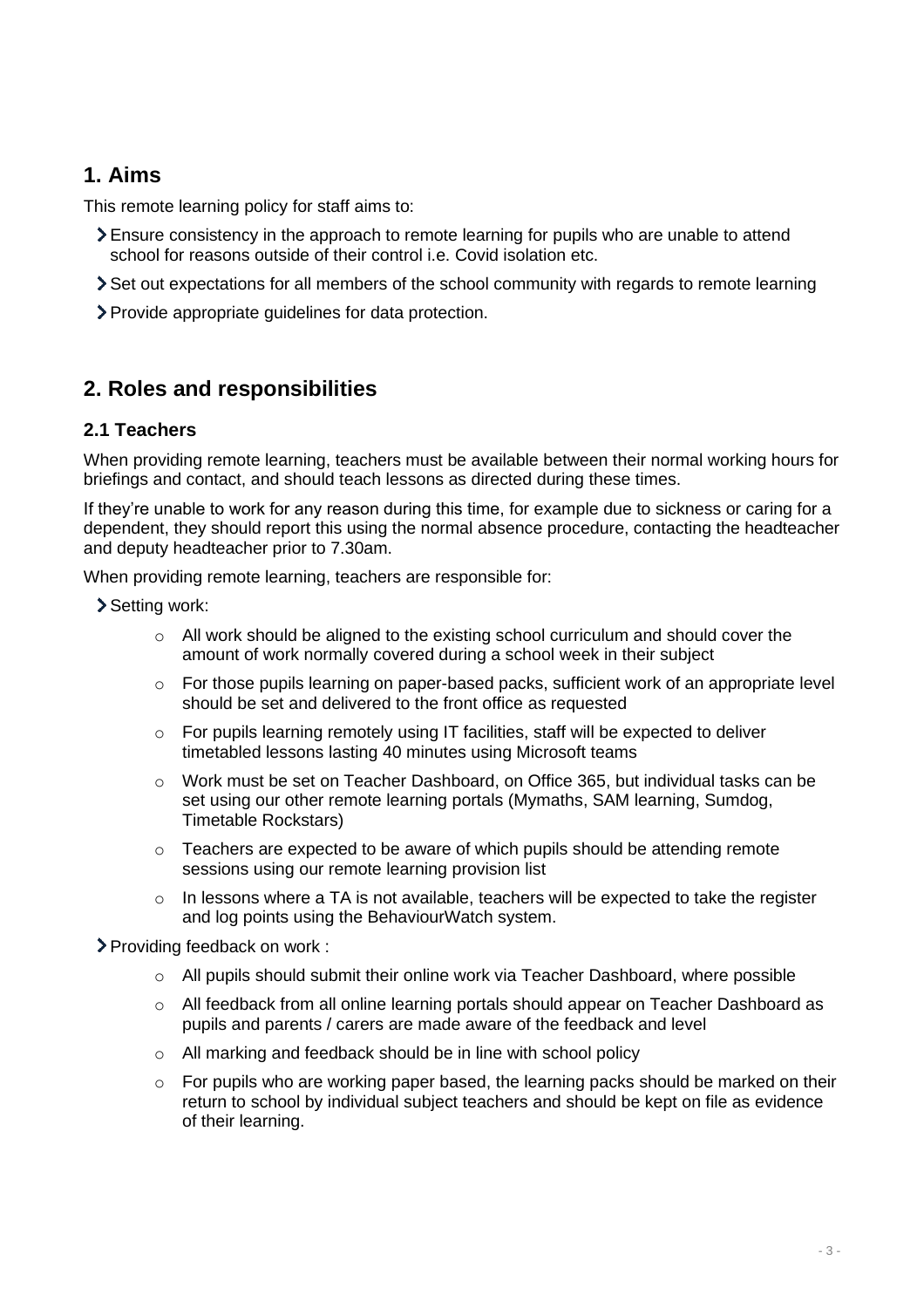- Keeping in touch with pupils who are not in school and their parents / carers:
	- $\circ$  All parents / carers should be contacted at least once a week and the outcomes should be recorded on the pupil contact form on SharePoint
	- $\circ$  For pupils who are working with learning packs or those deemed most vulnerable, the Designed Safeguarding Lead has highlighted extra contact requirements and timings on the SharePoint document. This is a working document and will be updated as situations change
	- $\circ$  Normal safeguarding procedures should be followed in the case of any safeguarding concerns or issues
	- $\circ$  Pupils causing issues in online learning sessions should, in the first instance, receive a call home to discuss the issue, then proceed as per the behaviour policy.
- Attending virtual meetings with staff, parents / carers and pupils:
	- $\circ$  Teachers will ensure that when delivering lessons, they are dressed appropriately, and the background of their screen is suitable for school children to see. Appropriate dress does not mean, however, that staff are expected to wear business attire.

Teachers will not be expected to deliver virtual lessons at the same time as in school lessons and the timetable suitably reflects this.

#### **2.2 Teaching assistants**

When assisting with remote learning, teaching assistants must be available during their normal working hours.

If they're unable to work for any reason during this time, for example due to sickness or caring for a dependent, they should report this using the normal absence procedure, contacting the headteacher and deputy headteacher prior to 7.30am.

When assisting with remote learning, teaching assistants are responsible for:

Supporting pupils who are not in school with learning remotely:

- o Working with pupils during virtual lessons as directed by the teacher
- o Taking the register and awarding points via BehaviourWatch
- $\circ$  Managing the chat function whilst teachers are delivering and answering questions, where able and appropriate.

Attending virtual meetings with staff, parents / carers and pupils:

o Teachers will ensure that when delivering lessons, they are dressed appropriately, and the background of their screen is suitable for school children to see. Appropriate dress does not mean, however, that staff are expected to wear business attire.

#### **2.3 Subject leads**

Alongside their teaching responsibilities, subject leads are responsible for:

Considering whether any aspects of the subject curriculum need to change to accommodate remote learning, especially around the delivery of any Catch-Up curriculum and ensuring pupils in and out of school are covering the same content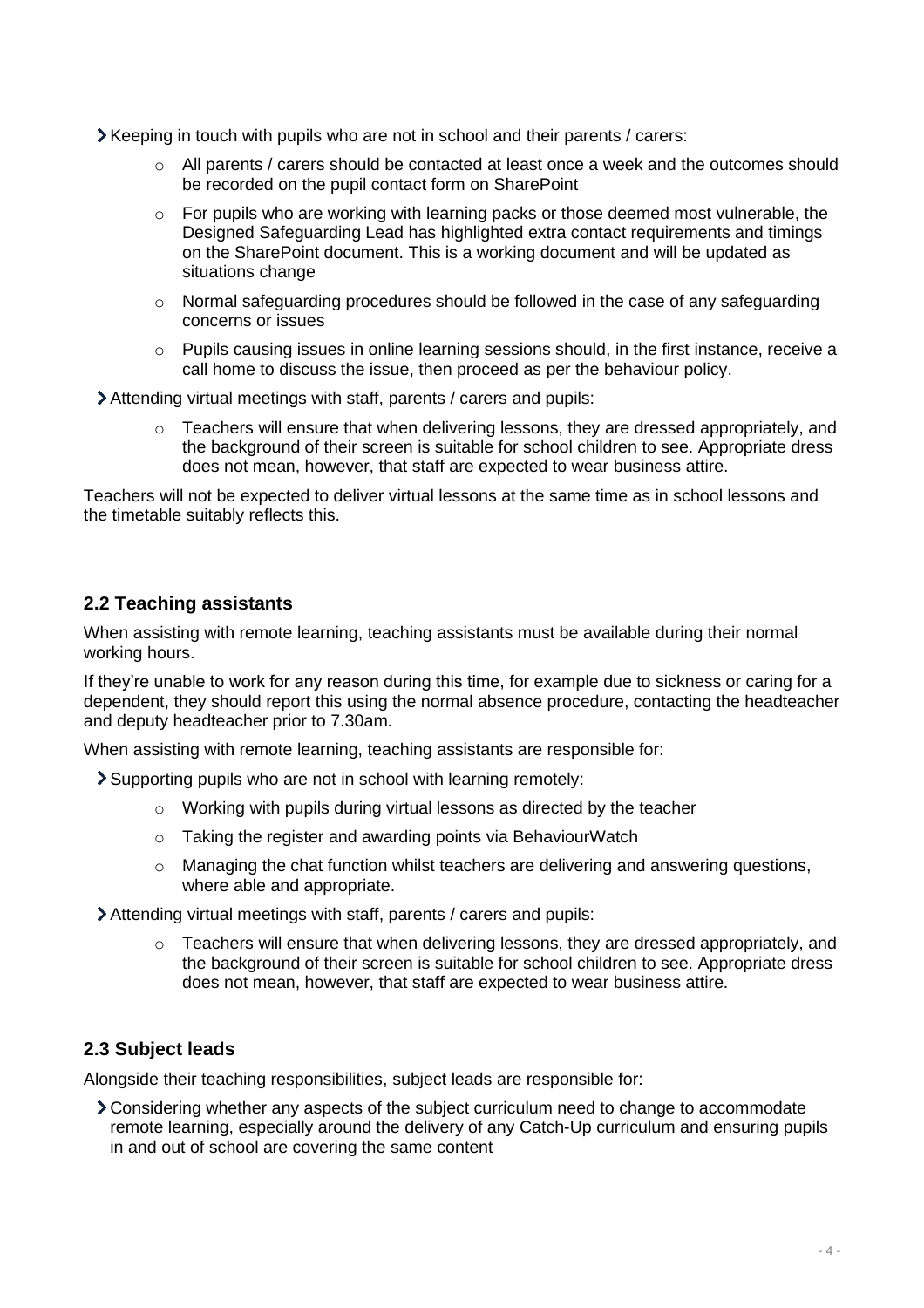- Working with teachers teaching their subject remotely to make sure all work set is appropriate and consistent and providing support where needed
- Monitoring the remote work set by teachers in their subject explain how they'll do this, such as through regular meetings with teachers or by reviewing work set
- Alerting teachers to resources they can use to teach their subject remotely.

#### **2.4 Senior leaders / Middle leaders**

Alongside any teaching responsibilities, senior / middle leaders are responsible for:

- **JT** is responsible for coordinating the remote learning provision across the school
- **Amy** is responsible for managing the Prep provision across the school, barring Maths, which **JT** is responsible for
- Monitoring the effectiveness of remote learning through observation, feedback and pupils and parent / carer questionnaires
- Monitoring the security of remote learning systems, including data protection and safeguarding considerations.

#### **2.5 Designated safeguarding lead (DSL)**

The DSL is responsible for:

The DSL will manage Child Protection referrals, be in regular contact with external agencies, including Children Services and those involved with CLA pupils, and liaise with the Headteacher

The DSL will ensure that relevant policies and procedures are reviewed and understood by all staff. They will act as a source of support, advice, and expertise to staff on all matters of safeguarding.

For a full description of responsibilities refer to the Hailey Hall Child protection policy, The Designated Safeguarding Lead.

#### **2.6 IT staff**

IT staff are responsible for:

- Fixing issues with systems used to set and collect work
- Helping staff and parents / carers with any technical issues they're experiencing
- Reviewing the security of remote learning systems and flagging any data protection breaches to the data protection officer
- Assisting pupils and parents / carers with accessing the internet or devices
- Ensuring the function of laptops provided to pupils by the school.

#### **2.7 Pupils and parents / carers**

Staff can expect pupils learning remotely to:

 $\geq$  Be contactable during the school day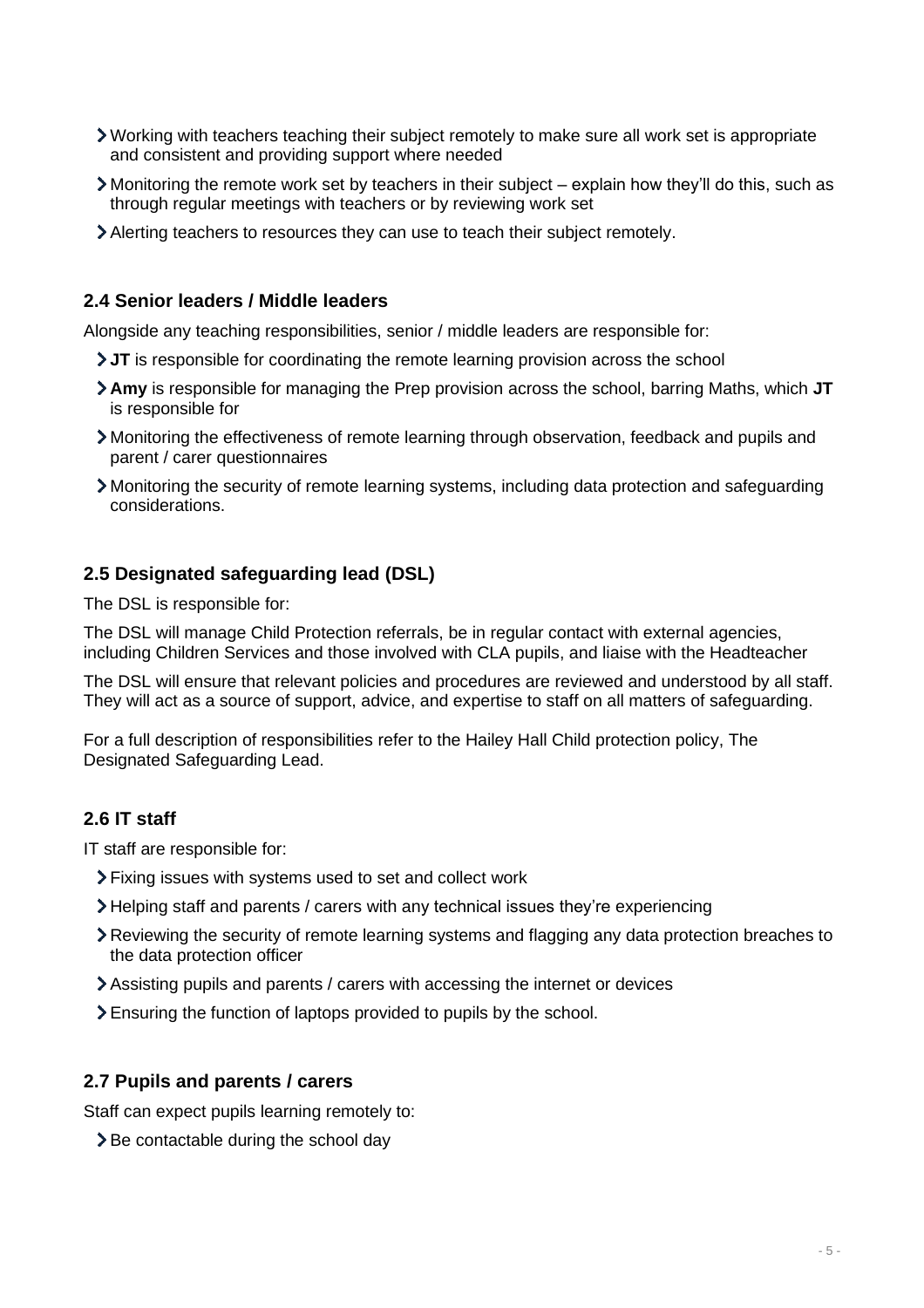- Complete work to the deadline set by teachers
- Seek help if they need it, from teachers or teaching assistants
- Alert teachers if they're not able to complete work
- Behave appropriately during online learning and meet the expectations set out in the Behaviour Policy.

Staff can expect parents / carers with children learning remotely to:

- Make the school aware if their child is sick or otherwise can't complete work
- Seek help from the school if they need it either from subject teachers, subjects lead, IT support or **JT** as remote learning lead
- > Be respectful when making any complaints or concerns known to staff.

#### **2.8 Trustees**

The Trustees are responsible for:

- Monitoring the school's approach to providing remote learning to ensure education remains as high quality as possible
- Ensuring that remote learning systems are appropriately secure, for both data protection and safeguarding reasons.

## <span id="page-5-0"></span>**3. Who to contact**

If staff have any questions or concerns about remote learning, they should contact the following individuals:

- Issues in setting work **JT** (jthurley@haileyhall.herts.sch.uk)
- Issues with behaviour follow Behaviour Policy **JT** (jthurley@haileyhall.herts.sch.uk)
- Issues with IT talk to IT support. (ITsupport@haileyhall.herts.sch.uk)
- $\ge$  Issues with their own workload or wellbeing talk to their line manager
- $\geq$  Concerns about data protection talk to the data protection officer (DPO@haileyhall.herts.sch.uk)
- Concerns about safeguarding talk to the DSL, **SS** (ssharp@haileyhall.herts.sch.uk)

## <span id="page-5-1"></span>**4. Data protection**

#### **4.1 Accessing personal data**

When accessing personal data for remote learning purposes, all staff members will:

- Access data through their school Office 365 account or via the School's secure remote server
- Staff will be provided with a school laptop, for them to work remotely from home. However, some staff have their own equipment and may use this instead